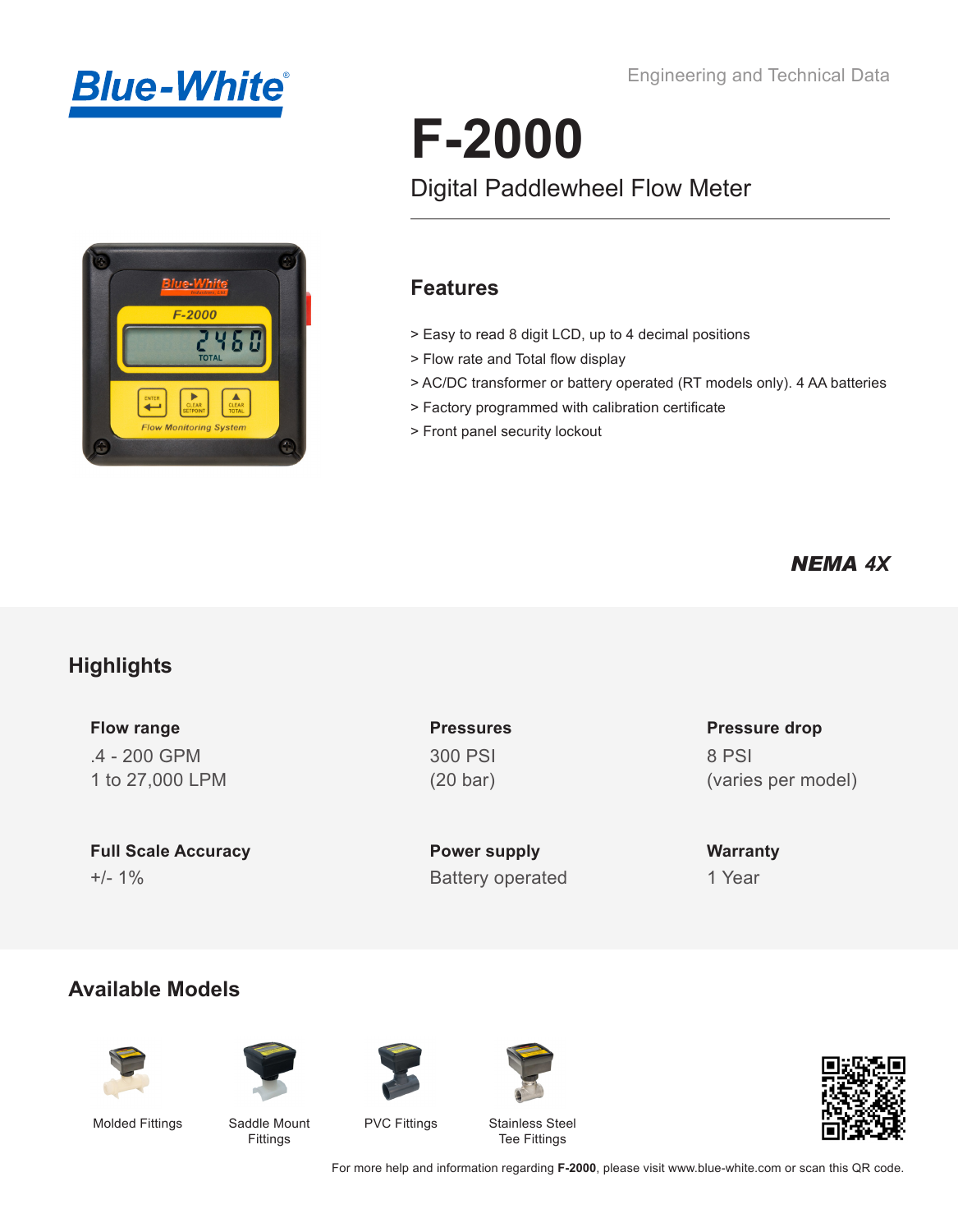# **Engineering Specifications**

| <b>Maximum Working Pressure</b>    | 300 PSI (20 bar) @ 70 °F (21 °C)                                              |
|------------------------------------|-------------------------------------------------------------------------------|
|                                    | 200 °F (93 °C) @ 0 PSI (PVDF saddles and SS Tee fittings)                     |
| <b>Maximum Fluid Temperature</b>   | 140 °F (60 °C) @ 0 PSI (PVC saddles and PVC Tee fittings)                     |
|                                    | <b>NOTE:</b> Temperature rating of F-2000 only. Actual pipe rating mary vary. |
| <b>Maximum Ambient Temperature</b> | 14 °F to 110 °F/-10 °C to 43 °C                                               |
| <b>Maximum Pressure Drop</b>       | 8 PSI (varies per model)                                                      |
| <b>Full scale Accuracy</b>         | $+/- 1\%$                                                                     |
| <b>Power Requirement</b>           | 15 VDC Nominal (15 - 24 VDC Absolute)                                         |
| <b>Model RT units only</b>         | 4 AA batteries or 15 - 24 VDC plug-in transformer                             |
| <b>All units</b>                   | 15 - 24 VDC (plug-in transformer supplied)                                    |
|                                    | AC sine wave sensor = $200$ ft(60 m)                                          |
| <b>Signal Distance</b>             | Optional Hall Effect sensor = 1 mile(1.6 km)                                  |
| <b>Signal Cable</b>                | 3 conductor shielded. Included 25 ft(7.6 m)                                   |
| <b>Approximate Shipping Weight</b> | 4 lb. (1.8 kg)                                                                |
| <b>Enclosure</b>                   | NEMA 4X (IP56)                                                                |
| <b>RoHS Compliant</b>              | Yes                                                                           |

### **Dimensions**



|                  |            | <b>Saddle Fittings</b> |
|------------------|------------|------------------------|
| <b>Pipe Size</b> | A          | в                      |
| $1-1/2$ "(50mm)  | $4 - 1/2"$ | $3 - 3/16"$            |
| 2" (63mm)        | $4 - 1/2"$ | $3 - 3/16"$            |
| 3''(90mm)        | $4 - 1/2"$ | $3 - 3/16"$            |
| 4"(110mm)        | $4 - 1/2"$ | $3 - 3/16"$            |
| $6"$ (160mm)     | $4 - 3/8"$ | $3 - 3/16"$            |
| 8"(200mm)        | $4 - 3/8"$ | $3 - 3/16"$            |
| 10"(250mm)       | $4 - 1/2"$ | $4 - 1/2"$             |
| 12"(315mm)       | $4 - 1/2"$ | $4 - 1/2"$             |

# **A B**

|            | <b>316 SS Tee</b> | <b>PVC Tee</b>        |            |            |  |  |  |
|------------|-------------------|-----------------------|------------|------------|--|--|--|
| Pipe Size  | в<br>A            |                       | А          | в          |  |  |  |
| 1"         | $5 - 1/2"$        | 3"                    | 6"         | 4"         |  |  |  |
| $1 - 1/2"$ |                   | $6-1/4$ " $3-13/16$ " | $6 - 5/8"$ | $4 - 1/2"$ |  |  |  |
| 2"         | $6 - 3/4"$        | 4-7/16"               | 7-1/8"     | $4 - 3/4"$ |  |  |  |



|            | <b>Molded Fittings</b> |              |  |  |  |  |  |  |  |  |
|------------|------------------------|--------------|--|--|--|--|--|--|--|--|
| Pipe Size  | A                      | в            |  |  |  |  |  |  |  |  |
| 3/8"       | $3-3/4"$ (95)          | 4-3/4" (121) |  |  |  |  |  |  |  |  |
| 1/2"       | $3-3/4"$ (95)          | 5-1/8" (130) |  |  |  |  |  |  |  |  |
| 3/4"       | 4" (102)               | 5-1/4" (133) |  |  |  |  |  |  |  |  |
| 1"         | 4" (102)               | 5-5/8" (143) |  |  |  |  |  |  |  |  |
| $1 - 1/2"$ | 4-1/2" (114)           | 6-1/2" (165) |  |  |  |  |  |  |  |  |
| 2"         | 4-3/4" (121)           | 6-3/4" (171) |  |  |  |  |  |  |  |  |





# **Performance**

### Digital Paddlewheel Flow Meter

**NOTE:** All tests performed after approximately 30 minutes tube break-in period.

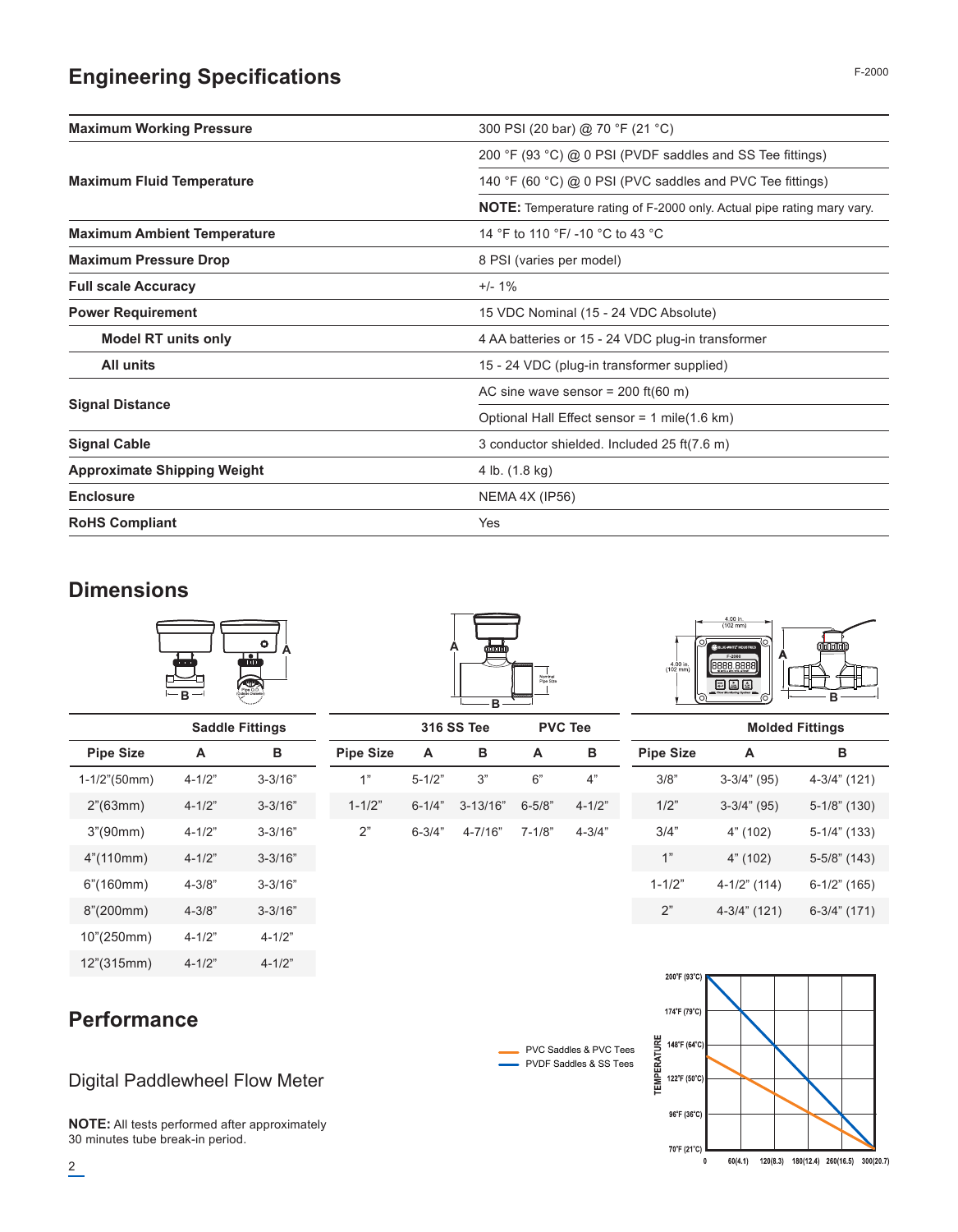### **Materials of Construction**

|--|

| Saddle material:            | PVDF (1-1/2", 2", 3", 50mm, 63mm, 90mm sizes) PVC (other sizes) |
|-----------------------------|-----------------------------------------------------------------|
| <b>Pipe fitting:</b>        | Polypropylene (optional PVDF)                                   |
| Sensor, paddlewheel, axle:  | <b>PVDF</b>                                                     |
| <b>Sensor O-ring seals:</b> | Viton (optional EP)                                             |

# **Ordering Information**

### Molded In-Line Pipe Fittings

### Saddle Mount Pipe Fittings

**160mm** 720 - 7200 43.2 - 432 16A0 **200mm** 1150 - 11500 69.0 - 690 20A0 **250mm** 1700 - 17000 102 - 1020 25A0 **Pipe Size 315mm** 2700 - 27000 162 - 1620 31A0

| <b>Pipe Size</b> | <b>GPM</b><br><b>Flow</b> | <b>LPM</b>           | $M^3/HR$          | OZ/Min            | <b>Pipe Size</b> | <b>GPM</b>   | $M^3/HR$          |               | <b>Model Number</b> |
|------------------|---------------------------|----------------------|-------------------|-------------------|------------------|--------------|-------------------|---------------|---------------------|
| <b>M/NPT</b>     | Range                     | <b>Flow</b><br>Range | <b>Flow Range</b> | <b>Flow Range</b> | <b>IPS</b>       | Range        | <b>Flow Range</b> | <b>Sch 40</b> | <b>Sch 80</b>       |
| 38(3/8")         | .8 to 8                   | $30 - 30$            | $0.2 - 1.8$       | 106 - 1058        | $1 - 1/2"$       | $15 - 150$   | $3.5 - 34.5$      | 15K4          | <b>15K8</b>         |
| 38(3/8")         | .4 to 4                   | $1 - 10$             | $0.1 - 0.6$       | $35 - 353$        | 2"               | $30 - 300$   | $6.9 - 69.0$      | 20K4          | 20K8                |
| 50(1/2")         | 2 to 20                   | $7 - 70$             | $0.4 - 4.2$       | 247 - 2469        | $2 - 1/2"$       | 40 to 400    | $9.2 - 92.0$      | 25A4          | 25A8                |
| 50(1/2")         | $.5$ to 5                 | $2 - 20$             | $0.1 - 1.2$       | 71-705            | 3"               | 60 to 600    | $13.8 - 138$      | 30K4          | 30K8                |
| 75 (3/4")        | $3 - 30$                  | $11 - 110$           | $0.7 - 6.6$       | 388-3880          | 4"               | $100 - 1000$ | $23.0 - 230$      | 40A4          | 40A8                |
| 75 (3/4")        | $.8$ to $8$               | $3 - 30$             | $0.2 - 1.8$       | $106 - 1058$      | 6"               | $250 - 2500$ | $57.5 - 575$      | 60A4          | 60A8                |
| 10(1")           | 5 to 50                   | $20 - 200$           | $1.2 - 12$        | 705 - 7054        | 8"               | $400 - 4000$ | $92.0 - 920$      | 80A4          | 80A8                |
| 10(1")           | 2 to 20                   | $7 - 70$             | $0.4 - 4.2$       | 247 - 2469        | 10"              | $600 - 6000$ | 138 - 1380        | 100A4         | 100A8               |
| $15(1-1/2")$     | 4 to 40                   | $15 - 150$           | $0.9 - 9.0$       | 529 - 5291        | 12"              | $800 - 8000$ | 184 - 1840        | 120A4         | 120A8               |
| $15(1-1/2")$     | 6 to 60                   | $25 - 250$           | $1.5 - 15$        | 885 - 8818        |                  | <b>LPM</b>   | $M^3/HR$          |               | <b>Metric PN10</b>  |
| $15(1-1/2")$     | 10 to 100                 | $40 - 400$           | $2.4 - 24$        | 1411 - 14108      | <b>DIN 8062</b>  |              | <b>Flow Range</b> |               |                     |
| 20(2")           | 4 to 40                   | $15 - 150$           | $0.9 - 9.0$       | 529 - 5291        | <b>50mm</b>      | $70 - 700$   | $4.2 - 42.0$      |               | 05K0                |
| 20(2")           | 6 to 60                   | $25 - 250$           | $1.5 - 15$        | 882 - 8818        | 63mm             | $110 - 1100$ | $6.6 - 66.0$      | 06K0          |                     |
| 20(2")           | 10 to 100                 | $40 - 400$           | $2.4 - 24$        | 1411 - 14108      | <b>75mm</b>      | 150 - 1500   | $9.0 - 90.0$      |               | 08A0                |
| 20(2")           | 20 to 200                 | $70 - 700$           | $4.2 - 42$        | 2469 - 24689      | <b>90mm</b>      | 230 - 2300   | $13.8 - 138$      |               | 09K0                |
|                  |                           |                      |                   |                   | <b>110mm</b>     | $350 - 3500$ | $21.0 - 210$      |               | 11A0                |

### TEE Pipe Fittings

| <b>Pipe Size</b> | <b>GPM</b> | <b>LPM</b>   | <b>Model Number</b> |                                       |  |  |  |  |  |
|------------------|------------|--------------|---------------------|---------------------------------------|--|--|--|--|--|
|                  | Range      | Range        | <b>316 SS Tee</b>   | <b>Solvent Weld</b><br><b>PVC Tee</b> |  |  |  |  |  |
| 1"               | 6 to 60    | $25 - 250$   | 10ST                | 10AT                                  |  |  |  |  |  |
| $1 - 1/2"$       | 15 to 150  | $60 - 600$   | <b>15ST</b>         | 15AT                                  |  |  |  |  |  |
| 2"               | 30 to 300  | $100 - 1000$ | 20ST                | 20AT                                  |  |  |  |  |  |
| 3"               | 60 to 600  | $230 - 2300$ | N/A                 | 30AT                                  |  |  |  |  |  |